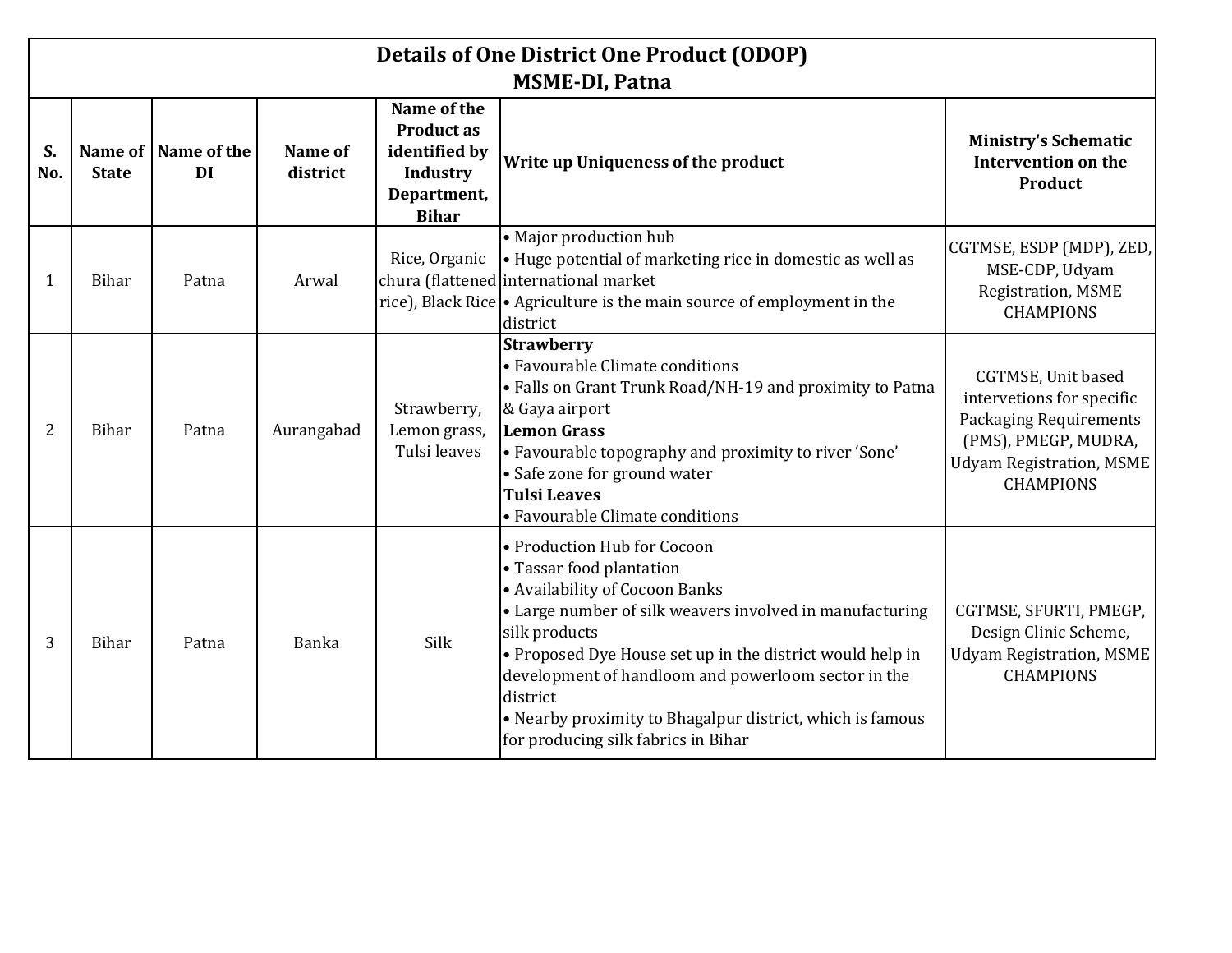| 4 | Bihar        | Patna | Bhagalpur | Silk, Katarni<br>rice, Jardalu<br>Mangoes | <b>Silk</b><br>• Bhagalpur silk and its product are famous at National and<br>International level<br>• GI Tagged Product • Silk weaving is an age-old tradition in<br>the city<br>• Availability of skilled workers<br>• Hub for Oak & mulberry orchards to produce Tassar silk<br>and its product<br>• Known as "Silk city of India"<br>• Bhagalpur is famed for its exquisite Tussar and Dupion<br>silk sarees<br>• Good demand of Tassar Silk in global market<br><b>Katarni Rice</b><br>• GI Tagged Product<br>• Favourable climate and water availability for production<br>• Huge potential of marketing Katarni rice in domestic as<br>well as international market<br><b>Jardalu Mangoes</b><br>• GI Tagged Product<br>• Favourable climatic condition for cultivation<br>• High demand due to unique test | CGTMSE, SFURTI, PMEGP,<br>Design Clinic Scheme, Unit<br>based intervetions for<br>specific Packaging<br>Requirements (PMS), IPR,<br>Udyam Registration, MSME<br><b>CHAMPIONS</b> |
|---|--------------|-------|-----------|-------------------------------------------|--------------------------------------------------------------------------------------------------------------------------------------------------------------------------------------------------------------------------------------------------------------------------------------------------------------------------------------------------------------------------------------------------------------------------------------------------------------------------------------------------------------------------------------------------------------------------------------------------------------------------------------------------------------------------------------------------------------------------------------------------------------------------------------------------------------------|----------------------------------------------------------------------------------------------------------------------------------------------------------------------------------|
| 5 | Bihar        | Patna | Bhojpur   | Katarni chuda                             | • Production hub for export<br>• Commercial production by mechanised growing<br>$\cdot$ Total area engaged in farming 503 acres<br>(Flattened Rice) $\cdot$ Scope of area expansion<br>• Scope for yield improvement and improved packaging for<br>long period                                                                                                                                                                                                                                                                                                                                                                                                                                                                                                                                                     | CGTMSE, SFURTI, ESDP,<br><b>Udyam Registration, MSME</b><br><b>CHAMPIONS</b>                                                                                                     |
| 6 | <b>Bihar</b> | Patna | Buxar     | Rice                                      | • Agriculture is the main occupation of the people<br>• Production hub for Rice<br>• Huge potential of marketing rice in domestic as well as<br>international market.<br>• Availability of fertile land & natural irrigation means<br>• Scope of area expansion<br>• Scope for yield improvement                                                                                                                                                                                                                                                                                                                                                                                                                                                                                                                   | CGTMSE, ESDP (MDP), ZED,<br><b>Udyam Registration, MSME</b><br><b>CHAMPIONS</b>                                                                                                  |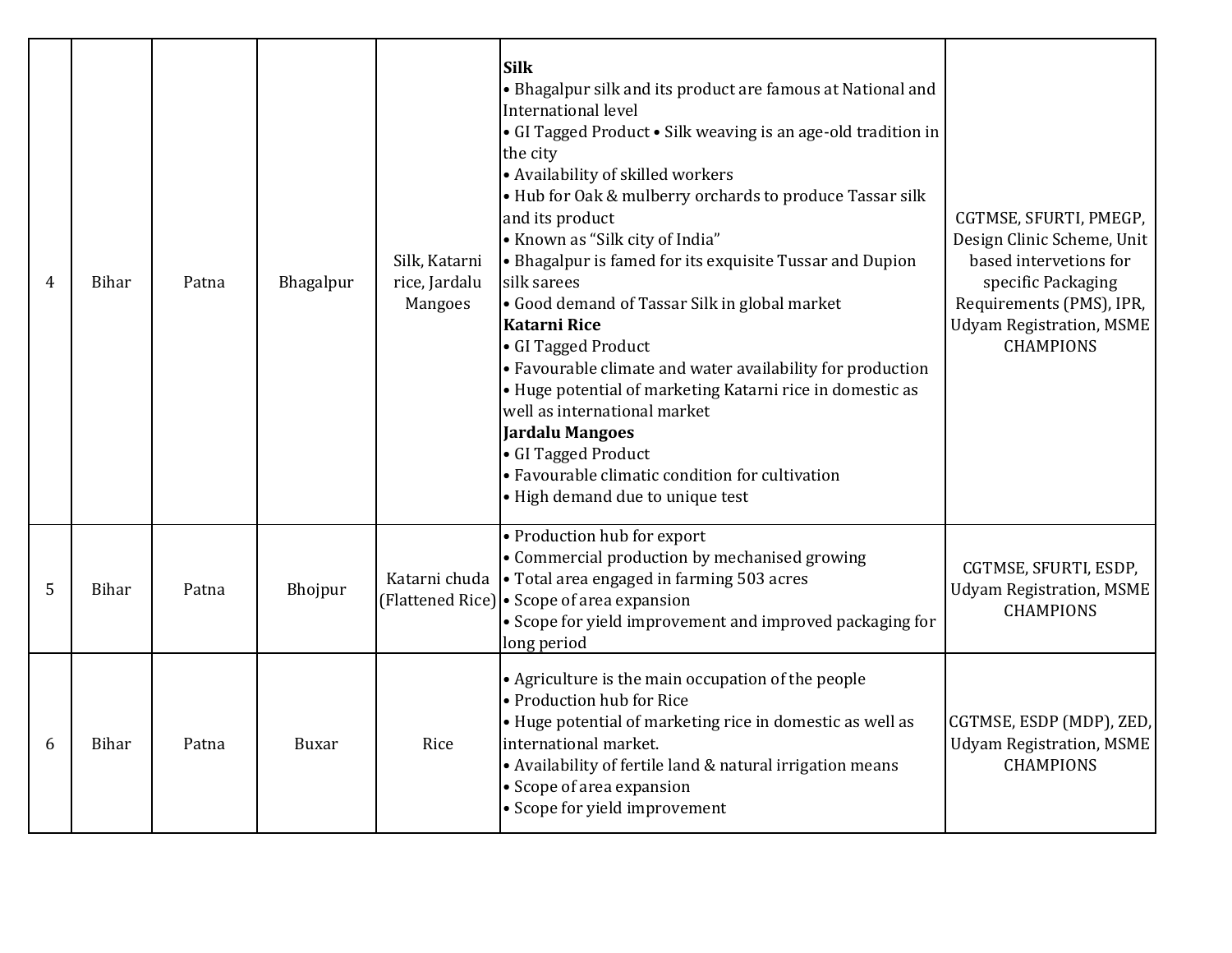| 7  | Bihar | Patna | Gaya      | Tilkut, Tourism | <b>Tilkut</b><br>• Approx 400 families in gaya earn their livelihood by<br>making Tilkoot only.<br>• Skilled manpower availability<br>• Huge potential of marketing Tilkut as a ready to eat sweet<br>savoury in domestic as well as international market<br>• High nutritive and medicinal value<br><b>Tourism</b><br>• Vast option of antiques & artifacts, historical monuments,<br>architecture, cultural diversities, festival and fairs, eco-<br>tourism, arts, like: Mahabodhi Temple, Vishnupad Temple,<br>Falgu River,<br>• Development of new tourism such as Heritage Tourism,<br>cultural tourism, entertainment tourism etc<br>• Good Land & Railway connectivity<br>• Presence of international Airport at Gaya | CGTMSE, SFURTI, IPR,<br>ESDP, Udyam Registration,<br><b>MSME CHAMPIONS</b>           |
|----|-------|-------|-----------|-----------------|-------------------------------------------------------------------------------------------------------------------------------------------------------------------------------------------------------------------------------------------------------------------------------------------------------------------------------------------------------------------------------------------------------------------------------------------------------------------------------------------------------------------------------------------------------------------------------------------------------------------------------------------------------------------------------------------------------------------------------|--------------------------------------------------------------------------------------|
| 8  | Bihar | Patna | Jamui     |                 | <b>Tomato, Potato</b><br>• Potato and Tomato are major cultivation crops<br>Tomato, Potato   • Agriculture is the main source of employment in the<br>district<br>• Abundant raw materials for food processing sector                                                                                                                                                                                                                                                                                                                                                                                                                                                                                                         | CGTMSE, PMEGP, MUDRA,<br><b>Udyam Registration, MSME</b><br><b>CHAMPIONS</b>         |
| 9  | Bihar | Patna | Jehanabad | Rice            | Rice<br>• Agriculture is the principal occupation of the people of the<br>district<br>• Strategic location and climate support the development of<br>agriculture commodities<br>• High demand and Huge potential of marketing rice in<br>domestic as well as international market                                                                                                                                                                                                                                                                                                                                                                                                                                             | CGTMSE, ESDP (MDP), ZED,<br>MSE-CDP, Udyam<br>Registration, MSME<br><b>CHAMPIONS</b> |
| 10 | Bihar | Patna | Kaimur    | Rice, Rice bran | <b>Rice, Rice bran</b><br>• Major of production of rice is the principal occupation of<br>the people of the district<br>• Abundant agro raw materials for food processing sector<br>• High demand and Huge potential of marketing rice in<br>domestic as well as international market                                                                                                                                                                                                                                                                                                                                                                                                                                         | CGTMSE, ESDP (MDP), ZED,<br>MSE-CDP, MSME<br><b>CHAMPIONS</b>                        |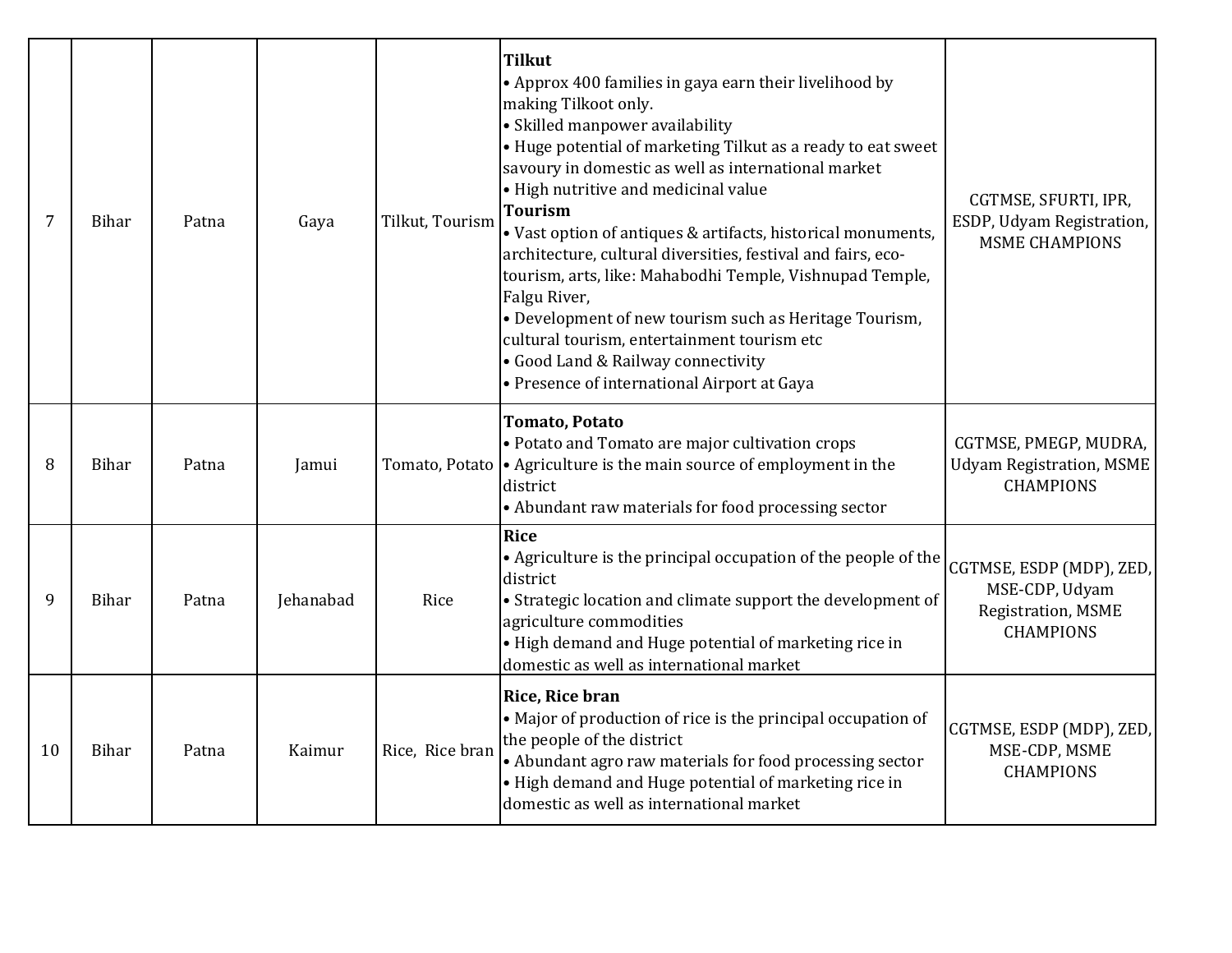| 11 | Bihar        | Patna | Lakhisarai | Pulse<br>Production,<br>rang abir | <b>Pulse</b><br>• Agriculture is the main occupation of the district<br>• Availability of manpower<br>• Major centre for establishment of agro food processing<br>units<br>• Scope of area expansion<br>• Scope for improved packaging for long shelf life<br><b>Rang-Abir</b><br>• Availability of raw material due to geographical advantage<br>• Unique product<br>• Traditional industry                                                                                                                                                                                                                                                                                                                                                                                                                                                                                                                                  | CGTMSE, PMEGP, MUDRA,<br>Udyam Registration, MSME<br><b>CHAMPIONS</b>                                                                                    |
|----|--------------|-------|------------|-----------------------------------|-------------------------------------------------------------------------------------------------------------------------------------------------------------------------------------------------------------------------------------------------------------------------------------------------------------------------------------------------------------------------------------------------------------------------------------------------------------------------------------------------------------------------------------------------------------------------------------------------------------------------------------------------------------------------------------------------------------------------------------------------------------------------------------------------------------------------------------------------------------------------------------------------------------------------------|----------------------------------------------------------------------------------------------------------------------------------------------------------|
| 12 | <b>Bihar</b> | Patna | Munger     | Mentha oil,<br>Honey              | Mentha oil<br>• Large agriculture land available<br>• Climate support<br>• Scope of area expansion to increase in production<br>• Different government scheme available to promote<br>mentha oil production<br>• Mentha is a well-known genus that has medicinal and<br>aromatic value<br><b>Honey</b><br>• High floral diversity<br>• Availability of a variety of bee forages<br>• Honey industry provides lucrative opportunities for<br>producers to produce a variety of honey flavours<br>• Variety of trees useful in beekeeping<br>• Societies of this district is experienced in this farming<br>• Local and external markets are highly growing<br>• The temperature and other environment of the district is<br>much suited for this type of farming<br>• It is added facility to reach the product to the foreign<br>countries<br>• There are variety of processing methods and packaging of<br>honey in district | CGTMSE, SFURTI, ESDP,<br>Unit based intervetions for<br>specific Packaging<br>Requirements (PMS),<br><b>Udyam Registration, MSME</b><br><b>CHAMPIONS</b> |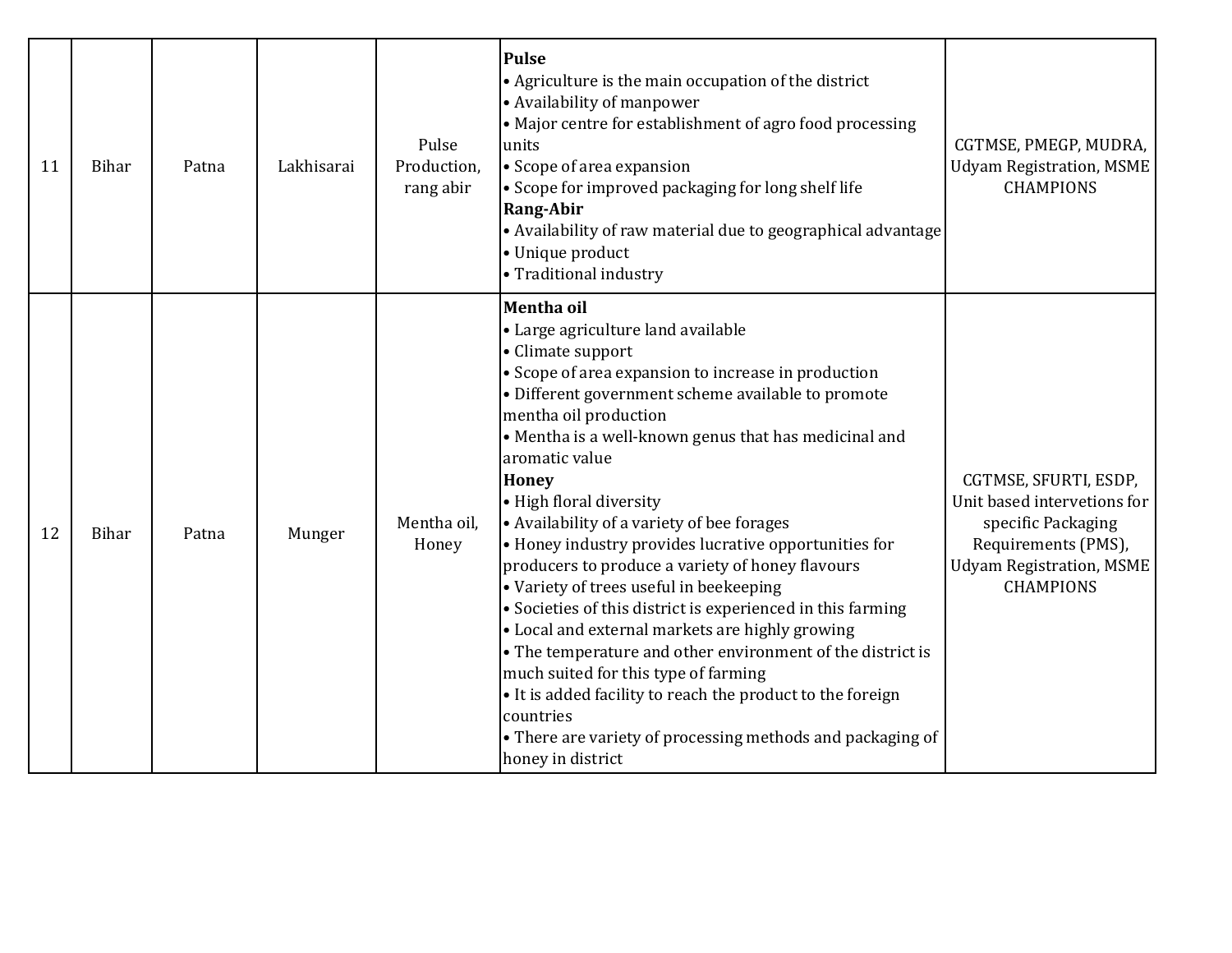| 13 | <b>Bihar</b> | Patna | Nalanda |                                             | Potato<br>• Best climate for production of Potato<br>• Cultivated area for potato is around 24,330 hectares<br><b>Tourism</b><br>Potato, Tourism • Many Historical places are located in Nalanda district like<br>Ancient Nalanda University, Rajgir, Pawapuri, Kundalpur,<br>etc which are creating further scope for Heritage Tourism,<br>cultural tourism.<br>• Connected with Rail from Patna and Delhi                                                                                                                                                                                                                                                                                                                                                                                                                                                                          | CGTMSE, SFURTI, PMEGP,<br>Design Clinic Scheme, PMS,<br><b>Udyam Registration, MSME</b><br><b>CHAMPIONS</b>                                              |
|----|--------------|-------|---------|---------------------------------------------|--------------------------------------------------------------------------------------------------------------------------------------------------------------------------------------------------------------------------------------------------------------------------------------------------------------------------------------------------------------------------------------------------------------------------------------------------------------------------------------------------------------------------------------------------------------------------------------------------------------------------------------------------------------------------------------------------------------------------------------------------------------------------------------------------------------------------------------------------------------------------------------|----------------------------------------------------------------------------------------------------------------------------------------------------------|
| 14 | <b>Bihar</b> | Patna | Nawada  | Silk and<br>Garments                        | <b>Silk and Garments</b><br>• Weaving is their hereditary profession to earn the<br>livelihood in district<br>• Nawada have considerable silk clothes production<br>• Weavers of kadirganj learned the weaving techniques<br>from their ancestors<br>· Its growth includes product innovations, strong<br>marketing initiatives and low-cost pricing strategies<br>making products more affordable for consumers                                                                                                                                                                                                                                                                                                                                                                                                                                                                     | CGTMSE, PMEGP, PMS,<br><b>Udyam Registration, MSME</b><br><b>CHAMPIONS</b>                                                                               |
| 15 | <b>Bihar</b> | Patna | Patna   | Red lentil<br>(Masoor dal),<br>Sujini craft | <b>Red Lentil (Masoor Dal)</b><br>• Major producers of Lentil<br>• Bold Seeded, attractive shaped grains have high demand<br>for export at premium price.<br>• High cold tolerant nature.<br>• Pulses are largely grown under rain-fed condition<br>. In the cereal based agriculture, pulse is one of the major<br>crops<br>• State government has undertaken various initiatives to<br>minimize pest infestation, increase yield, and enhance price<br>realization to the farmers<br>Sujini Craft<br>• Variety of products under Sujini Craft are: quilts or bed<br>sheets, designs of rural scenes, episodes of hindi epics,<br>social themes and others<br>• Large employment generation<br>• Craft of is popular across the country<br>• Cheap labour can compete on price<br>• Aesthetic and functional qualities<br>• Low capital investment and high ratio of value addition | CGTMSE, Unit based<br>intervetions for specific<br><b>Packaging Requirements</b><br>(PMS), PMEGP, MUDRA,<br>Udyam Registration, MSME<br><b>CHAMPIONS</b> |